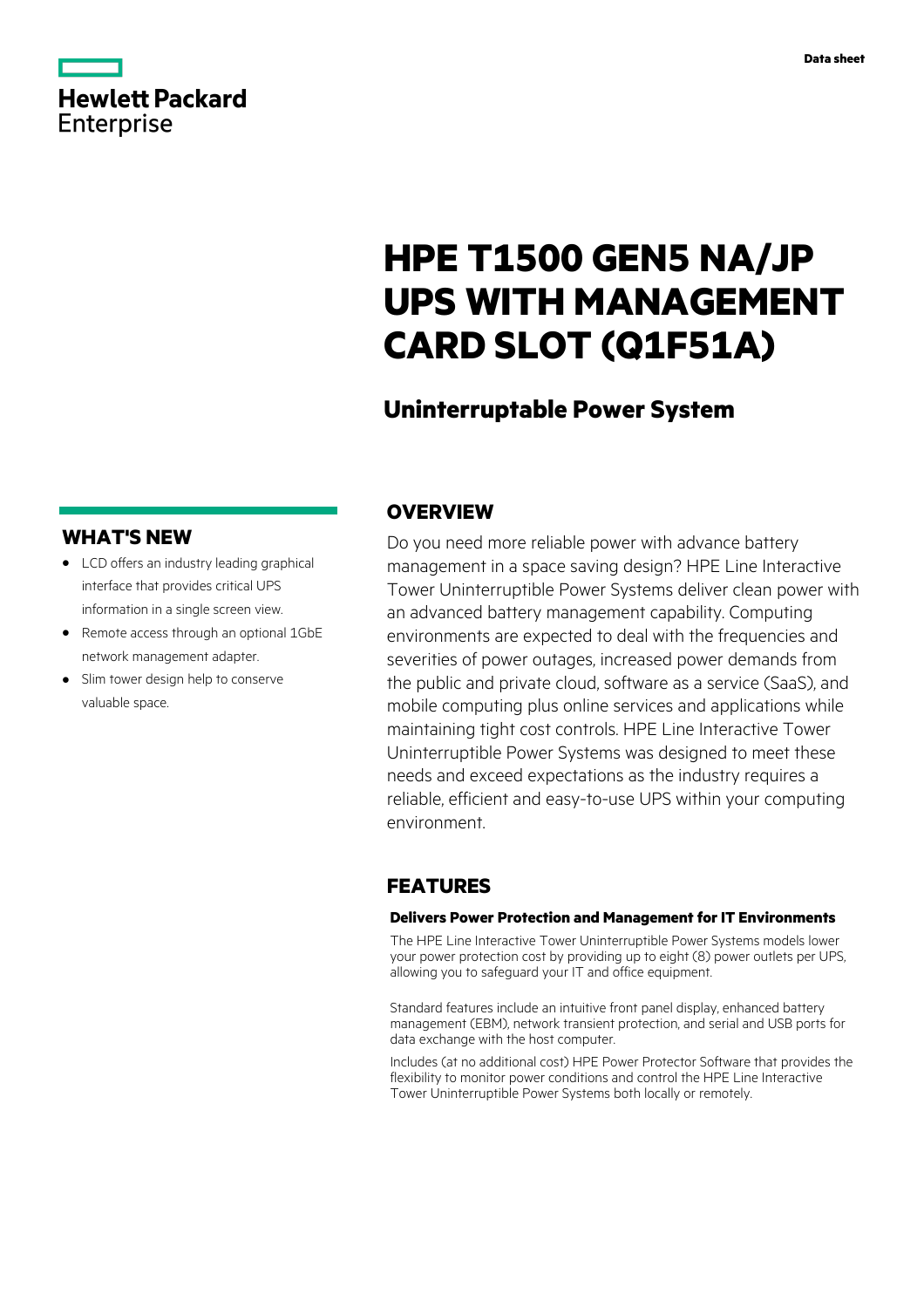Backed by a 3-year limited warranty and an exclusive 30-day battery pre-failure warning, which provides notification from the HPE Power Protector software of an impending battery failure.

### **Increased Efficiency and Capacity to Maintain Uptime and Business Continuity**

The HPE Line Interactive Tower Uninterruptible Power Systems models provide from 1.5kVA (R1500 G4) up to 7.2kVA (R7000) of output power in as little as 4U of rack space.

HPE Power Protector Software and an optional UPS Network Module enables you to monitor and manage power through HPE Systems Insight Manager and other SNMP management programs or via a standard Web browser (UPS Network Module optional on R1500 G4).

Includes a front panel LCD display for ease of management.

Enhanced system flexibility with two independently controlled load segments.

### **Simple and Fast Integration**

HPE Line Interactive Tower Uninterruptible Power Systems batteries can be hotswapped safely without ever shutting down equipment.

LCD offers an industry-leading graphical interface that provides complete critical UPS information in a single screen view.

### **Technical specifications HPE T1500 Gen5 NA/JP UPS with Management Card Slot**

| <b>Product Number</b>              | Q1F51A                                                                                                       |
|------------------------------------|--------------------------------------------------------------------------------------------------------------|
| <b>Form factor</b>                 | Tower                                                                                                        |
| <b>Power output</b>                | Operating Voltage Settings Power Out (VA/Watts) 100V Japan 1200VA/980W 110V 1325VA/994W<br>120V 1440VA/1080W |
| <b>Power distribution</b>          | Single Phase                                                                                                 |
| <b>UPS Battery type</b>            | Maintenance-free, sealed, valve-regulated lead acid (VRLA)                                                   |
| <b>Product Dimensions (metric)</b> | (WxDxH) 150 x 410 x 210 mm                                                                                   |
| Weight                             | $16.1$ kg                                                                                                    |
| Warranty                           | 3 year limited warranty                                                                                      |